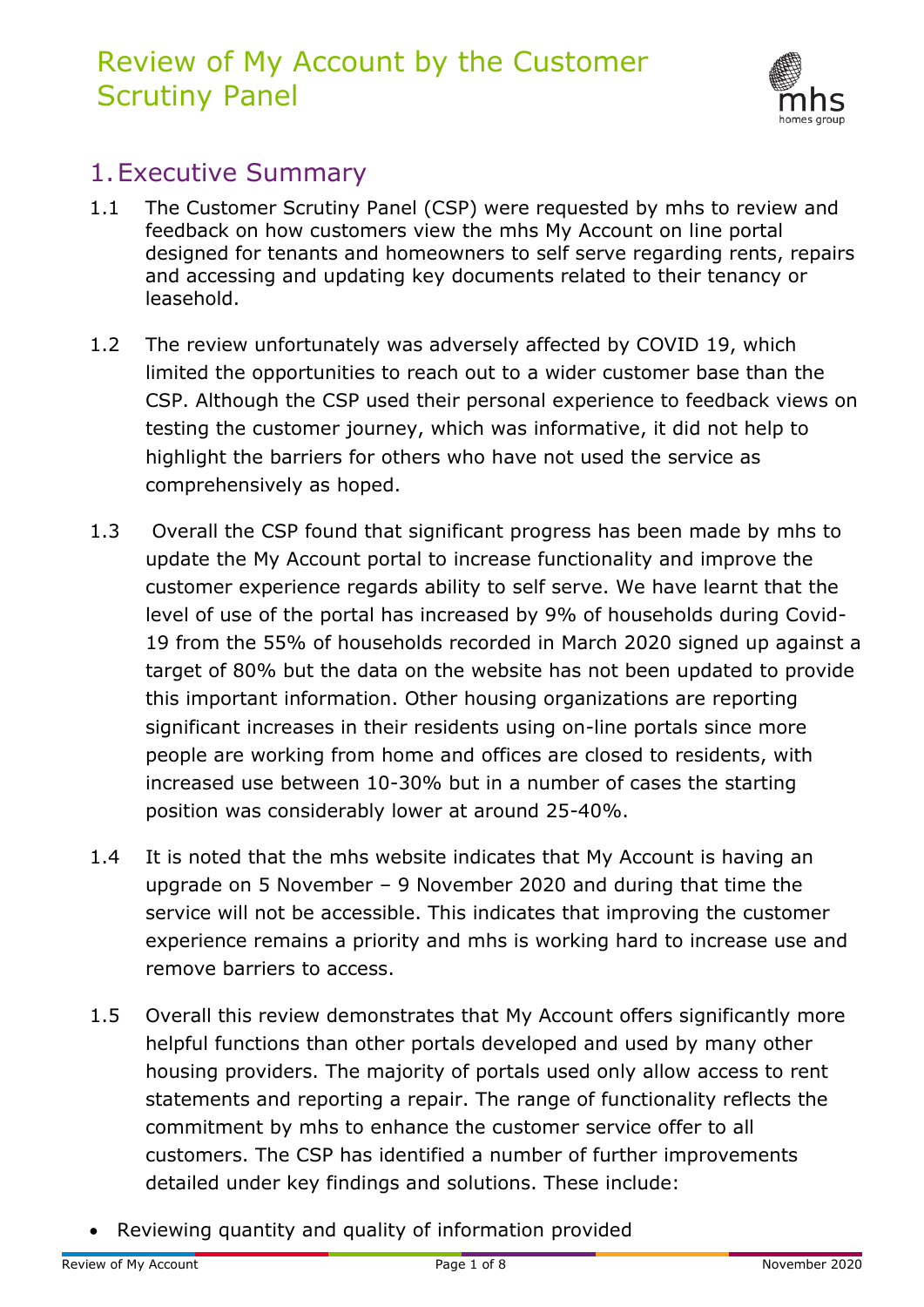- Reducing number of steps to complete a task
- Permitting more than one repair request at a time
- Promotion of the My Account to all the tenants and leaseholders at sign up
- Opportunities for training of new users
- Ensuring that consideration is given to those that are coloured blind-
- Considering a name change for the portal, currently may be perceived as a financial portal
- Increasing personal property information, such as fire risk assessments, gas certificate etc.
- Improving financial statements so that debits and credits are easily understood
- Number of spelling typos such as aerial not arials
- Consider a bespoke portal for homeowners and leaseholders
- On 10 February the mhs Facebook page advised callers that due to a high volume of calls that she should call back later – missed opportunity to feed requests to My Account

The CSP identified many excellent features on My Account including:

- My Account has evolved to be a very useful and informative portal to give customer access 24/7 to view their rent account, make payments, see the history of repairs, report repairs, report a service failure (complaint), update personal information, provide feedback on use of the portal.
- The portal is secure and is GDPR compliant with only the user and mhs having access to information.
- The language used is easy to understand and can be translated into different languages- although this translation facility was not tested as CSP members were afraid it would upset their information on the portal.

The CSP has enjoyed this review and it has been a pleasure to review the functionality of the My Account portal and see all the improvements knowing that their voice has been listened to and that mhs is open to further refinement and making My Account the best way to obtain information, report service requests and communicate with both tenants and leaseholders/homeowners.

## 2.Methodology

- 2.1 CSP members scoped the review and identified a number of reality checking activities to include.
- Resident survey
- Resident focus group
- Testing and reporting on personal experience by CSP members
- 2.2 The CSP members have been experiencing technical issues with their iPads and as a result using virtual reality checking activities could not be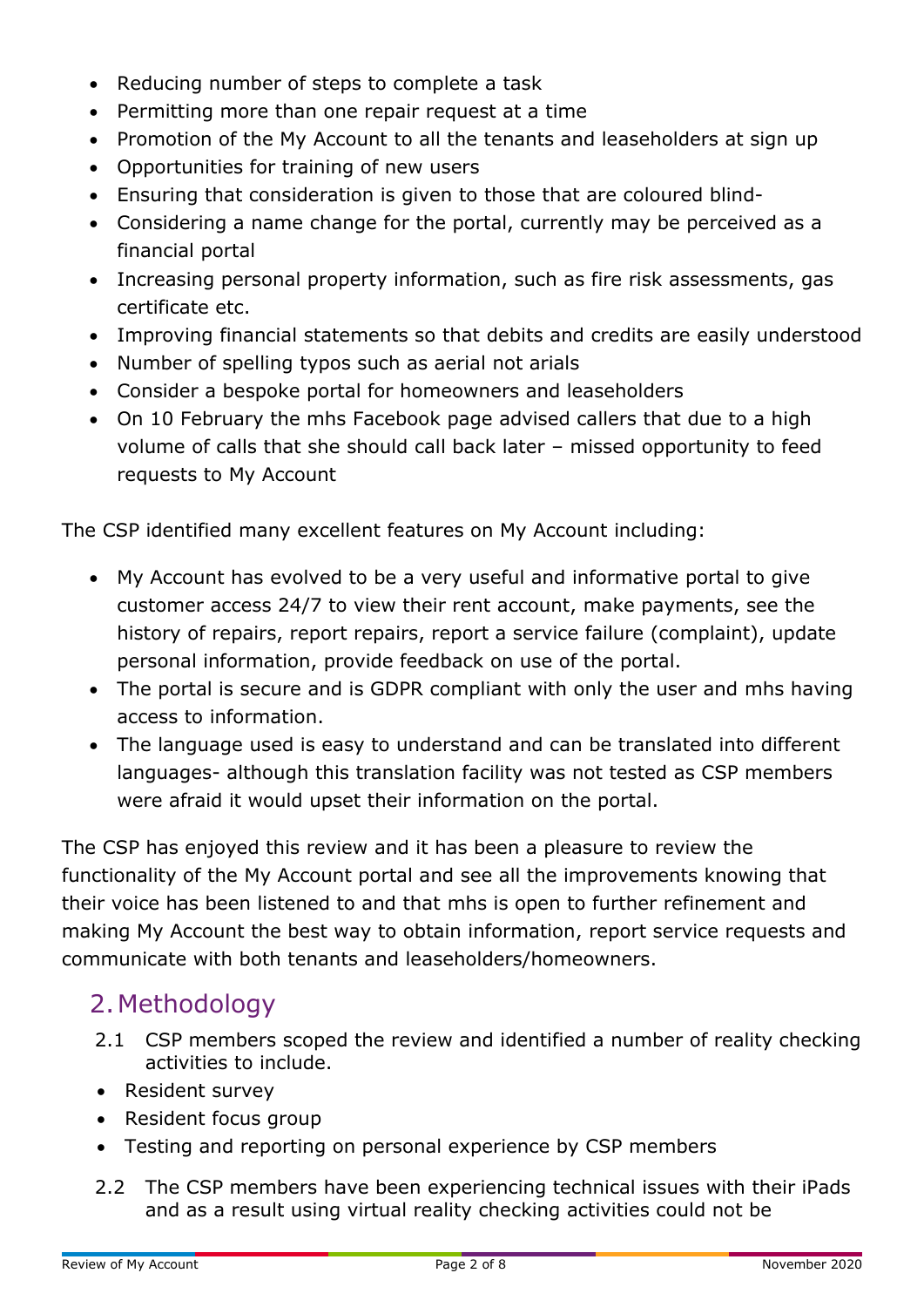completed. Training was provided in September 2020 by mhs for the CSP but there appears to be ongoing issues around ability to link to the Internet etc.

- 2.3 An overview presentation by mhs was very helpful and provided an excellent overview of service improvements made and planned.
- 2.4 This review reflects only the experience of the CSP members' mapping their customer journey using the different functionality offered by the portal. The CSP are 100% users of My Account and have been giving feedback to mhs over time on potential improvements to the portal to improve functionality and ease of use.

#### 3.Key Findings

3.1 Volume/quantity of information: It is acknowledged that mhs has worked hard to provide large quantities of information on the portal, and the level of detail has no doubt reflected the regular feedback from CSP members over time- wanting more. However, this means that it now takes longer to go through so many steps to complete a task and it may be time to review and refine what is essential and what may be a nice to have but is not essential to complete the task e.g. reporting of a repair.

**Solution:** To ensure that the volume and quantity of information provided is determined by customer need (through the residents eyes) rather than driven by the business needs. Use the CSP to review with officers the information provided so that simplicity is achieved as experience demonstrates that once users are more proficient at using the portal they find excessive information and numerous steps frustrating**.**

3.2 Reporting repairs: Having the ability to report more than one repair request per visit to the portal is seen as important. Currently one repair request can be made and then the person has to sign out and then sign back in to report another repair. As the process is timely it is reported that it is likely many would give up at that stage and contact the Call Centre to report the second repair.

**Solution:** Offer the opportunity to report more than one repair request per visit to the portal.

3.3 Helping to remove barrier to use: The CSP has a range of level of users of the portal and it was clear that technology is still a new experience and so what would have helped them and other new customers to use the portal was considered. Some less technical suggested that a video to run a virtual class on setting up an account and accessing the functions would be helpful because a visual and audio will help those that may have difficulty with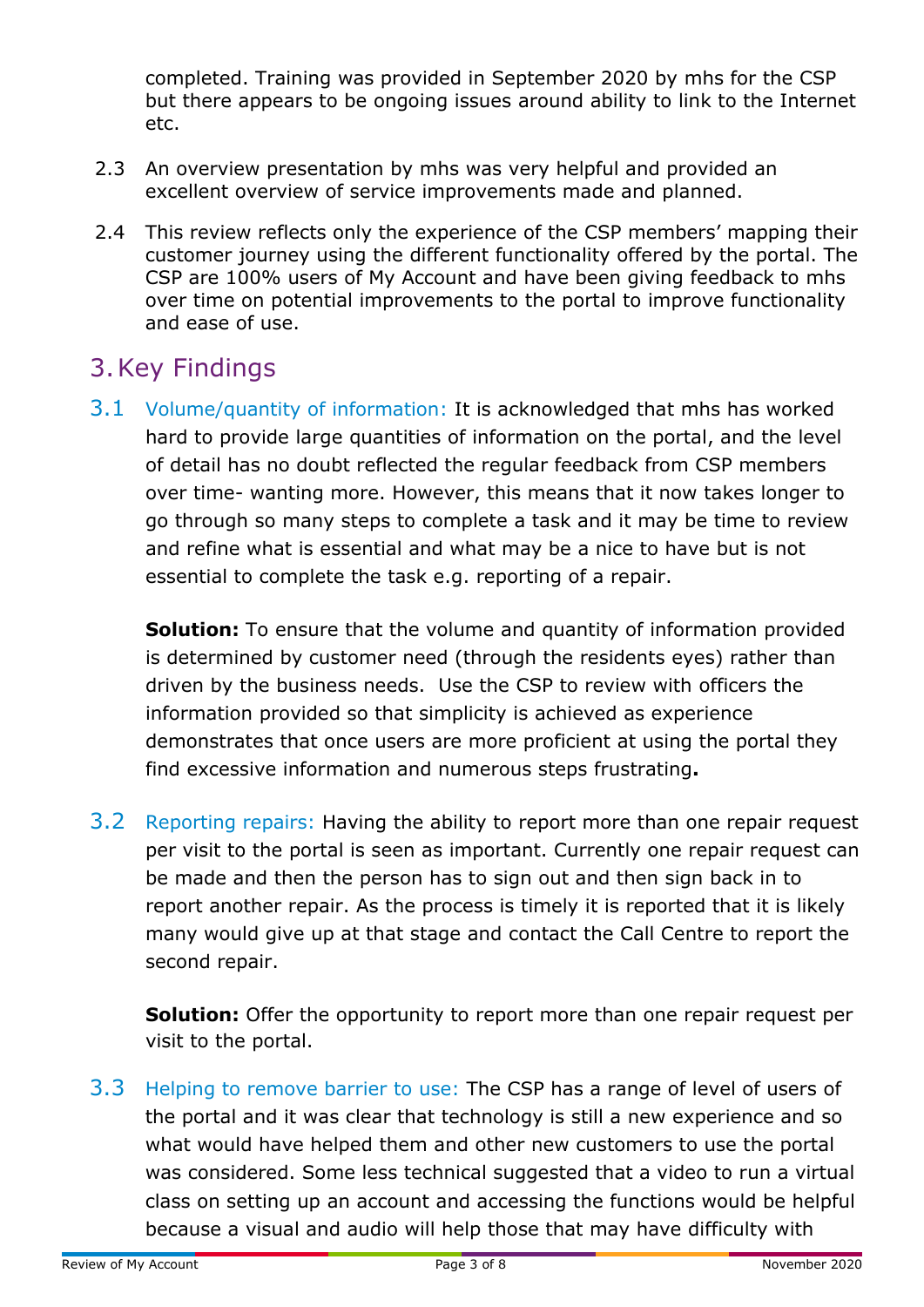reading and following instruction. An easy step-by-step approach would potentially provide confidence and a place to refresh level of knowledge if the person is not a frequent user of the portal even once shown how to access.

**Solution:** Use the CSP members experience of accessing and using the various features on the portal to create a training video and for it to be posted on the mhs website or via YouTube as this is a medium that is used frequently to access and view other tutorials on- line for most other things.

3.4 Campaign to generate more users: It was recognized that sometimes it is too easy to pick up the phone and call the Call Centre. Yet once users try the portal they will know that they can do a number of tasks remotely at a time and day that suits them and not confined to working hours and days.

**Solution:** Run a dedicated 6 month campaign to get households to sign up maybe offering an incentive of a voucher because the more households that register and use the portal provides the opportunity to potentially reduce operational costs and give officers more time to get on with delivering other services.

3.5 Promotional materials. The CSP have completed this review with no access to the office so they have had to use at times their memory to be clear about what promotional leaflets are available if any around My Account needs to be promoted through multiple channels so that maximum numbers of customers are reached.

**Solution:** Consider getting some leaflets printed up and posted to all mhs tenants including homeowners, leaseholders and landlords with rent statements/service charges.

#### 3.6 Make signing up to My Account a formal part of the new tenancy or leasehold sign up process.

**Solution:** Include a step-by-step instruction fact sheet that can be included in the hard copy tenancy/homeowner document folder.

3.7 Use customer experience stories of using the portal on the website to promote the benefits of using the service.

**Solution:** These can be captured as part of the customer satisfaction feedback request offered after using the portal.

3.8 Have a Q&A section on the website to address issues that potential users may have that are preventing them from signing up and using the portal.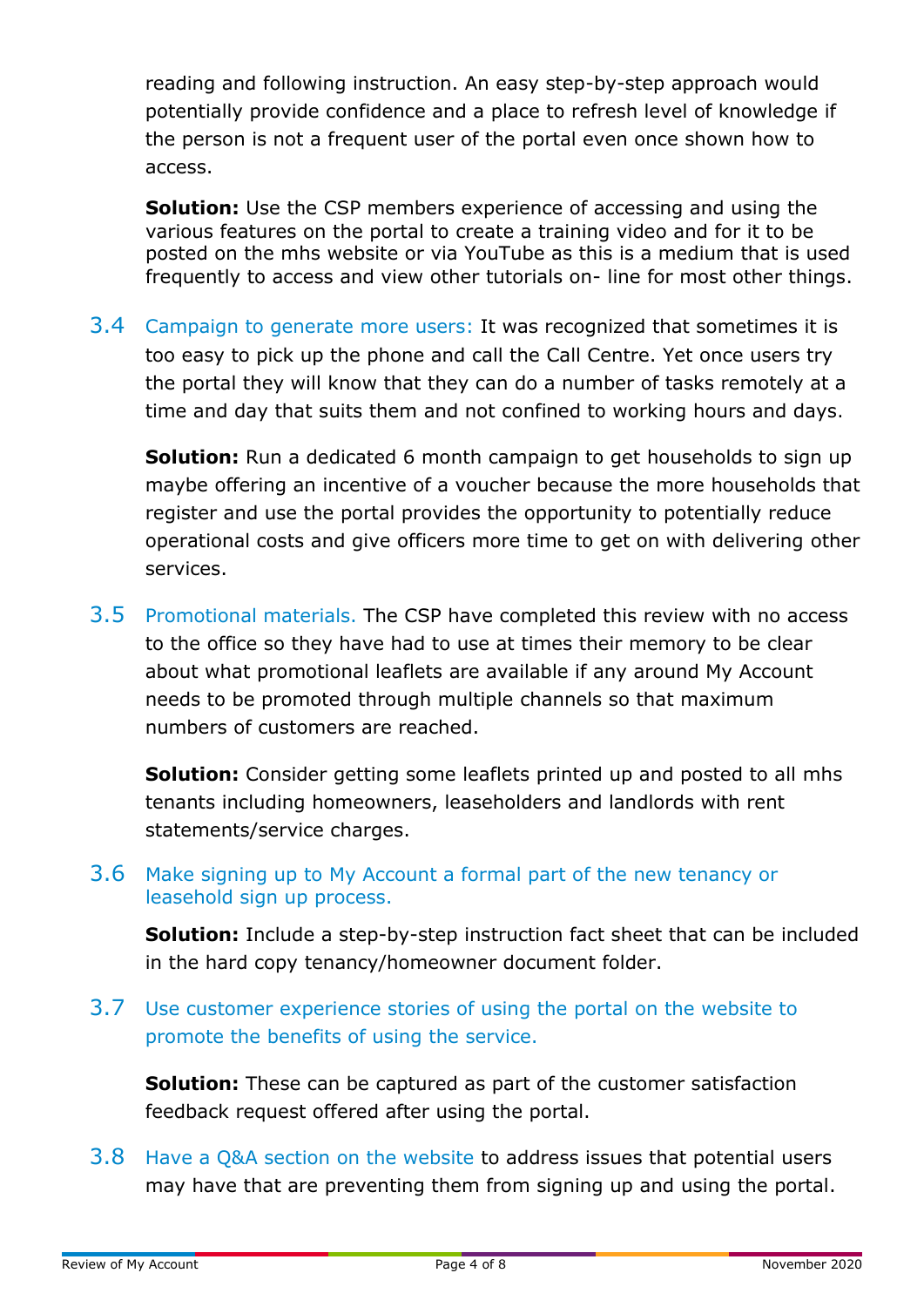**Solution:** The CSP could complete this to support mhs.

3.9 Promote that customers (post COVID-19) can come into reception and use the computers and get help to learn to access the portal.

**Solution:** Train My Account volunteer resident champions to offer an afternoon /morning coaching session each week to residents that come in and can have support and a chat.

3.10 Ensure the functionality detail is explained on the website. At the moment it only indicated that you can pay rent , book or review your repairs, change your personal details and update occupants living in your home – however, you can do so much more including making a complaint etc.

**Solution:** Make sure that when upgrades are made to My Account that the change and new opportunity for use is promoted on the website and newsletters

3.11 Include the opportunity to give feedback on repairs once completed so that satisfaction with the service can be monitored. It was stated that currently there is no opportunity to automatically provide feedback.

**Solution:** Encourage those that have repairs completed to report back on their experience because this is a key service and the current feedback form is only tailored to reporting about actual experience using My Account.

3.12 Consider change of name to My Home Account as My Account implies that it is financial information only. The word 'Account' is mostly associated with finance or money and this could be one of the reasons that people are not engaging with the site, however as mhs has already redesigned the way that My Account is set out e.g. the 'my' is now in a different colour as is the word 'home' which CSP believe would be a better name for this portal.

**Solution:** Carry out an on-line survey to see if a name change should be considered.

3.13 Live Chat – CSP considers the live chat facility available on the portal during working hours is an excellent feature. However, as the live chat is not functioning outside of office hours they suggest that a message can be left and a response time provided so that feedback is received in a timely manner

**Solution:** Agree a standard response time to respond to messages left on the portal, and this would positively reduce unnecessary calls to the call centre.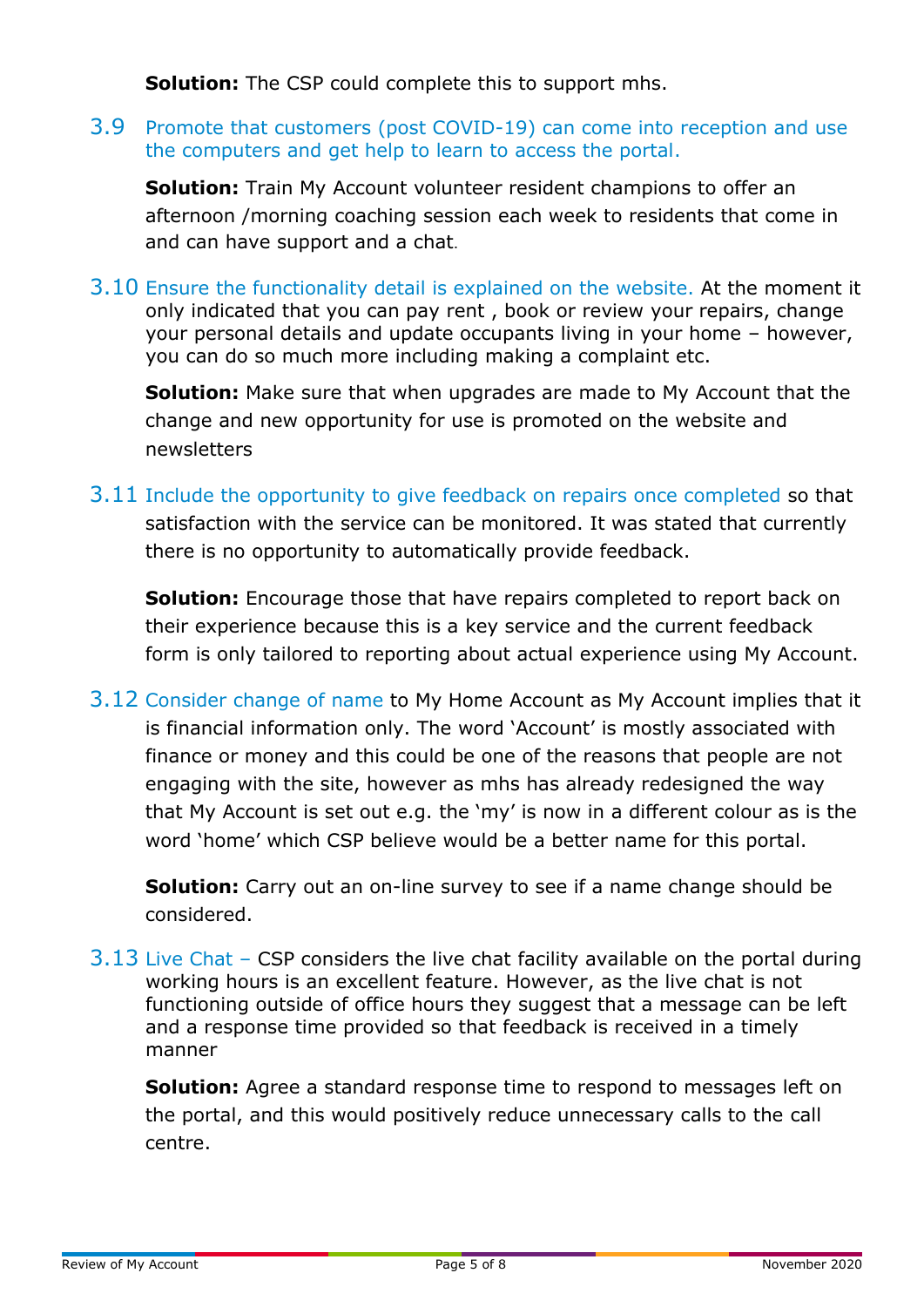3.14 Alerts - The CSP suggests that a 'flag up system' is used to alert through an automated email or text that the customer needs to log into My Account to receive an urgent message such as your rent account is in arrears etc.

**Solution:** Feedback indicates that customers are more likely to respond to an alert rather than open and read a letter.

3.15 Repair alerts - Provide information alerting that once you have booked a repair appointment you need to check your account. If the appointment is changed by mhs the change is made on My Account but customers don't know to check, or simply send a text to instruct on change. See personal case study below.

*"During the end of lockdown I required a repair, which was, I can confirm dealt with quickly. However, after registering the repair request on the My Account I was not informed that someone was coming out to me, and this was after the repair (plumber). My concern is that on this occasion I was home, but at any other time I could have been at work and the call out would have been missed. But on logging into My Account I found this had been logged in and that if I had gone back to the site I would have been made aware, however I think as a service this could be causing some issues."*

**Solution:** Would it not be better to have a text service to inform tenants to either 'Log in to My Account' for updates or to inform them of the planned visit.

3.16 Homeowners - When you register for My Account you are asked for your tenancy reference number but is not geared up for homeowners so this needs to be updated so that there is a different route for leaseholders.

**Solution:** Leaseholders/homeowners would like to have a bespoke registering approach that demonstrates that there is equality of service offered in line with tenants.

3.17 'One stop shop' - An opportunity to create the My Account portal as a 'one stop shop' to include, fire safety risk assessments, gas certificates, newsletters, invitations to events, and important policy updates.

**Solution:** Continue to offer additional key information on the portal relevant to individual tenants homes. Some landlords are already offering these additional suggestions. For homeowners who have a responsibility to organize their own annual gas checks they may find it helpful to have to input the date of when their gas check is completed and see quickly when it is needing doing the next time.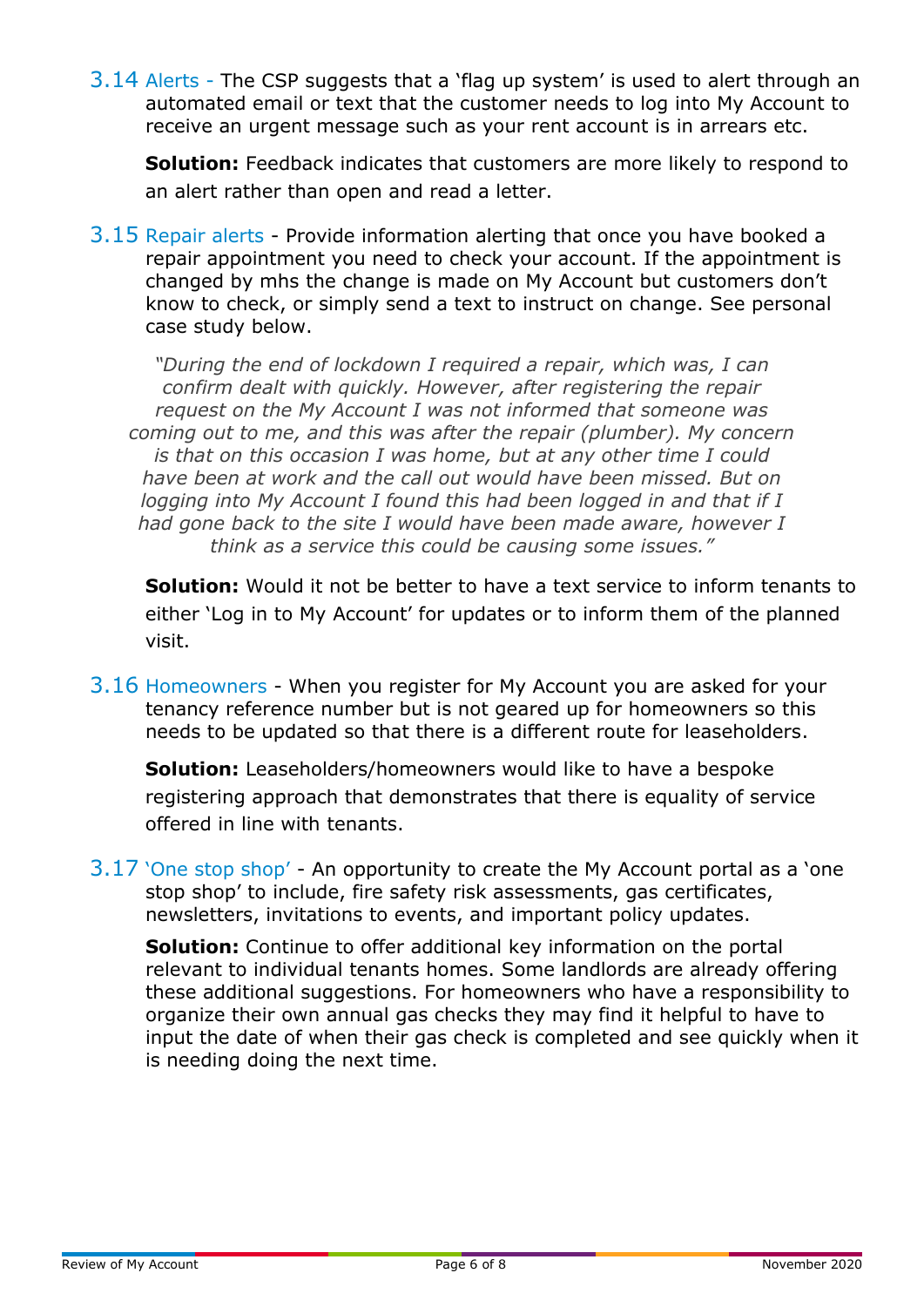3.18 Customer contact details. It was evident during COVID that mhs did not have complete and accurate contact details of all vulnerable residents. It would help to offer a definition of vulnerability and remind residents to report any changes so that they can receive advice and support that is appropriate to their needs.

**Solution:** Add a reminder to all on the portal to keep their personal data up to date and importance of letting mhs know if they have changed health and mobility needs that could make them vulnerable.

3.19 Internet access. A number of tenants reported that a barrier to using the My Account portal was the issue that they do not have the facility for use of data included in their mobile contract.

**Solution:** Ensure that tenants know where they can go to access free Internet access library etc.

3.20 Personalised services. In an emergency if there were no heating or water would leaseholders be told to ring Liberty Gas, the advice needs to bear in mind both audiences and give the correct information for both tenants and leaseholders.

**Solution:** Homeowners suggested that a bespoke portal should be designed for the growing number of homeowners/leaseholders so that information provided is always appropriate to their needs.

3.21 Statements are very unclear. There's no 'explain your statement' functionality either on the screen or on PDF documents leaving a confusing message about the credits and debits appearing on the statements. Also the charge breakdown box makes no sense to the charging and stays the same whichever month. On a positive side, statements are easily accessible and visible in breakdown.

**Solution:** There needs to be further improvements so that information is easily understood which could be helped and supported by involving a CSP member.

3.22 Non-emergency repairs. When booking a non- emergency repair, it provides options such as doors and windows – but when you click on this area it goes nowhere.

**Solution:** Test all option links to ensure that they are working correctly.

3.23 Communal areas - When clicking on my communal area the options provided are either flooring or lights. Option for lighting takes you to free text firstly but does not indicate the type of information to put in there e.g. location of lighting issue, only once you have typed or not type as it states 'optional' do you come to the next screen of a very extensive listing of locations. You then add supporting photos after repair booked, why not as you are at the field.

**Solution:** Look to see if the reporting process can be simplified and reduce the need to go to additional options that are not required.